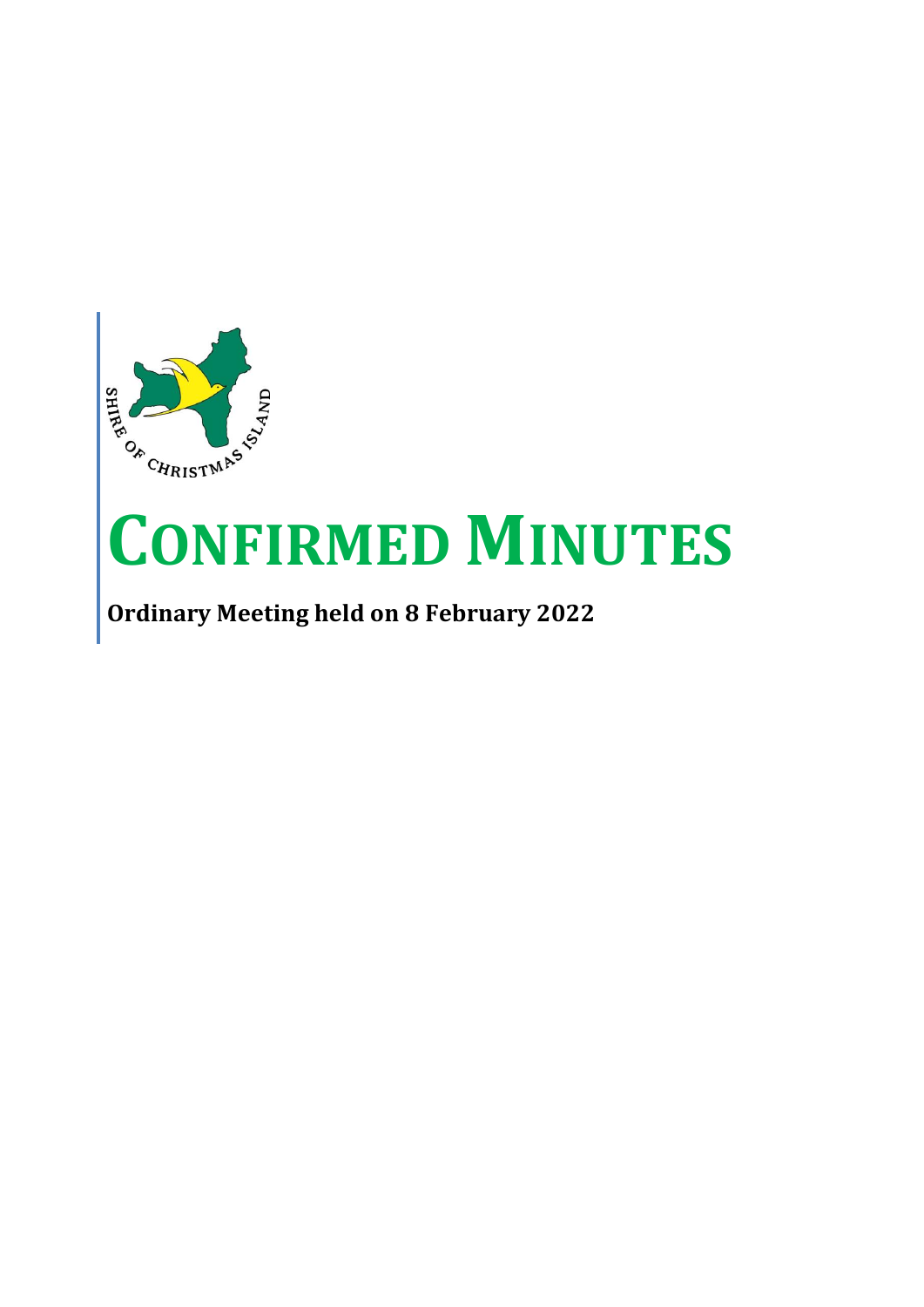

#### **SHIRE OF CHRISTMAS ISLAND MEETING MINUTES CERTIFICATION**

#### **Minutes of the Ordinary meeting of the Shire of Christmas Island Council held at the George Fam Chambers at 7.00pm on Tuesday 8 February 2022**

### **TABLE OF CONTENTS**

| <b>Agenda</b><br>No. | Item                                                                                                                                                                                                                                           | Page           |  |  |
|----------------------|------------------------------------------------------------------------------------------------------------------------------------------------------------------------------------------------------------------------------------------------|----------------|--|--|
| $\mathbf{1}$         | <b>DECLARATION OF OPENING/ANNOUNCEMENT OF VISITORS</b>                                                                                                                                                                                         | $\mathbf{1}$   |  |  |
|                      | 1.1<br>SHIRE DEPUTY PRESIDENT DECLARED THE MEETING OPEN AT 7.00 PM                                                                                                                                                                             |                |  |  |
|                      | RECORD OF ATTENDANCES/APOLOGIES/LEAVE OF ABSENCE GRANTED/DECLARATION OF<br>FINANCIAL/PROXIMITY & IMPARTIALITY INTERESTS                                                                                                                        |                |  |  |
|                      | 2.1<br><b>RECORD OF ATTENDANCE</b>                                                                                                                                                                                                             |                |  |  |
| $\overline{2}$       | $2.2^{\circ}$<br><b>LEAVE OF ABSENCE</b>                                                                                                                                                                                                       | 1              |  |  |
|                      | 2.3<br>APOLOGY                                                                                                                                                                                                                                 |                |  |  |
|                      | 2.4<br>DECLARATION OF FINANCIAL/IMPARTIALITY/PROXIMITY INTEREST                                                                                                                                                                                |                |  |  |
| 3                    | RESPONSE TO PREVIOUS PUBLIC QUESTION TAKEN ON NOTICE                                                                                                                                                                                           | $\mathbf{1}$   |  |  |
| 4                    | <b>PUBLIC QUESTION TIME</b>                                                                                                                                                                                                                    | $\mathbf{1}$   |  |  |
| 5                    | <b>APPLICATION FOR LEAVE OF ABSENCE</b>                                                                                                                                                                                                        |                |  |  |
| 6                    | PETITIONS/DEPUTATIONS/PRESENTATIONS                                                                                                                                                                                                            |                |  |  |
| 7                    | CONFIRMATION OF MINUTES OF PREVIOUS MEETING(S)/BUSINESS ARISING FROM<br><b>PREVIOUS MEETINGS</b><br>7.1<br>MINUTES OF ORDINARY COUNCIL MEETING HELD ON 7 DECEMBER 2021<br>7.2<br><b>BUSINESS ARISING FROM THE MINUTES OF PREVIOUS MEETINGS</b> |                |  |  |
| 8                    | ANNOUNCEMENTS BY THE PRESIDING MEMBER WITHOUT DISCUSSION                                                                                                                                                                                       | $\overline{2}$ |  |  |
| 9                    | <b>COMMITTEE REPORTS</b>                                                                                                                                                                                                                       |                |  |  |
| 10                   | <b>OFFICER REPORTS</b>                                                                                                                                                                                                                         |                |  |  |
| 10.1                 | <b>CHIEF EXECUTIVE OFFICER</b><br>10.1.1 ASSESSMENT OF DEVELOPMENT APPLICATION - TWO SINGLE BEDROOM<br>DWELLINGS (GROUPED DWELLING DEVELOPMENT)                                                                                                | $\overline{2}$ |  |  |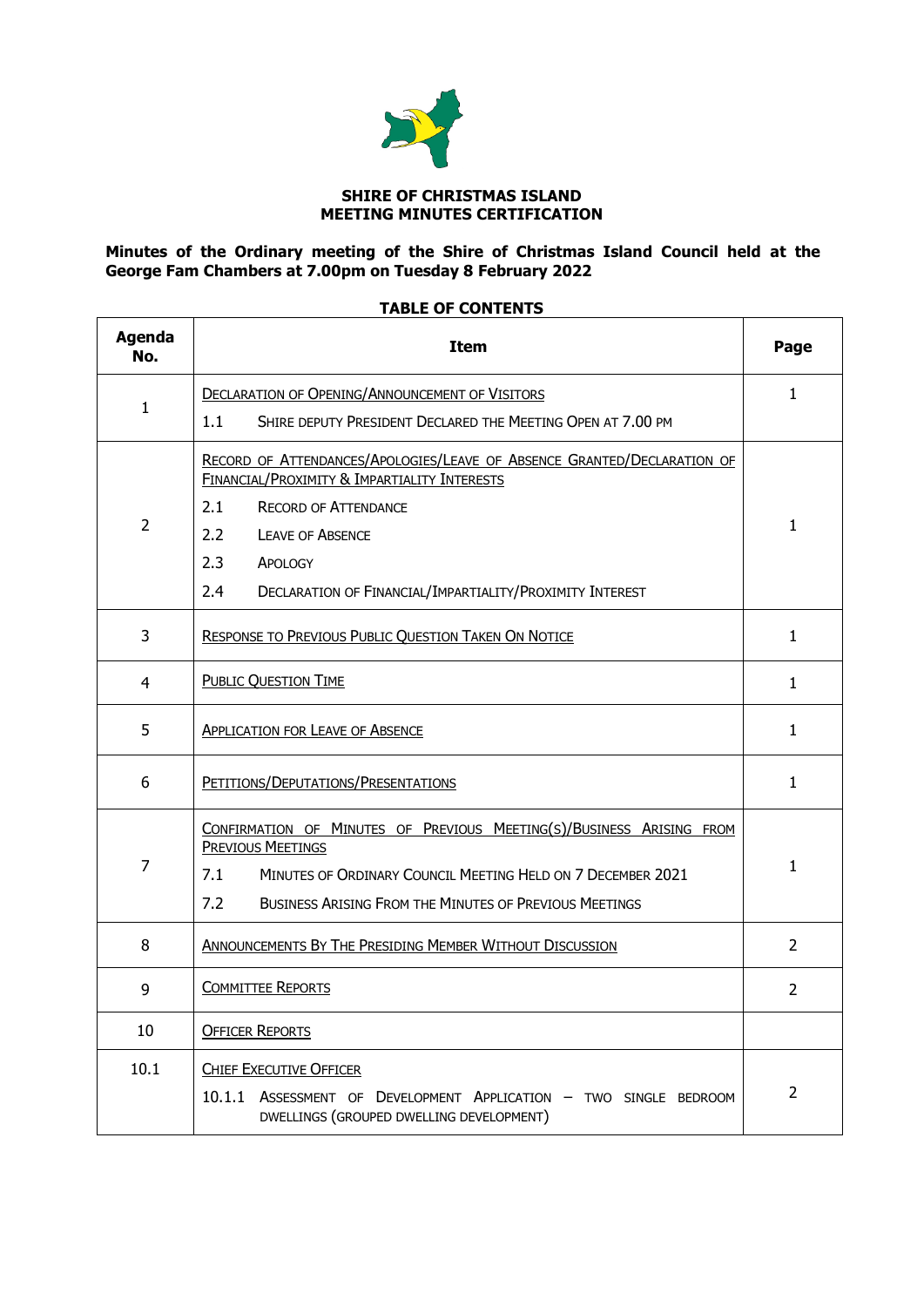|      | 10.1.2 BUDGET REVIEW 2021/22                                           |   |
|------|------------------------------------------------------------------------|---|
|      | 10.1.3 ASSESSMENT OF DEVELOPMENT APPLICATION - DWELLING ADDITIONS      |   |
|      | <b>MANAGER FINANCE AND IT</b>                                          |   |
|      | 10.2.1 SCHEDULE OF ACCOUNTS - DECEMBER 2021 & JANUARY 2022             |   |
| 10.2 | 10.2.2 FINANCIAL STATEMENTS - DECEMBER 2021                            | 3 |
|      | 10.2.3 OUTSTANDING RATES/DEBTORS REPORT 31 JANUARY 2022                |   |
|      | 10.2.4 FINANCIAL STATEMENTS - JANUARY 2022                             |   |
| 10.3 | <b>MANAGER COMMUNITY/RECREATION SERVICES &amp; TRAINING</b>            | 4 |
|      | <b>MANAGER WORK, SERVICES &amp; WASTE</b>                              |   |
| 10.4 | 10.4.1 TENDER FOR SALE OF SURPLUS ITEMS, PLANT AND EQUIPMENT           | 4 |
|      | 10.4.2 TENDER FOR SALE OF SURPLUS HINO TRUCK                           |   |
| 10.5 | <b>MANAGER GOVERNANCE, RESEARCH, POLICY AND GRANTS</b>                 | 4 |
| 11   | <b>ELECTED MEMBERS MOTIONS OF WHICH PREVIOUS NOTICE HAS BEEN GIVEN</b> | 4 |
| 12   | NEW BUSINESS OF AN URGENT NATURE INTRODUCED BY DECISION OF THE MEETING | 4 |
| 13   | <b>BEHIND CLOSED DOORS</b>                                             | 5 |
| 14   | <b>CLOSURE OF MEETING</b>                                              | 5 |
|      | THE SHIRE DEPUTY PRESIDENT CLOSED THE MEETING AT 7.25PM                |   |
| 15   | DATE OF NEXT MEETING: 22 MARCH 2022                                    | 5 |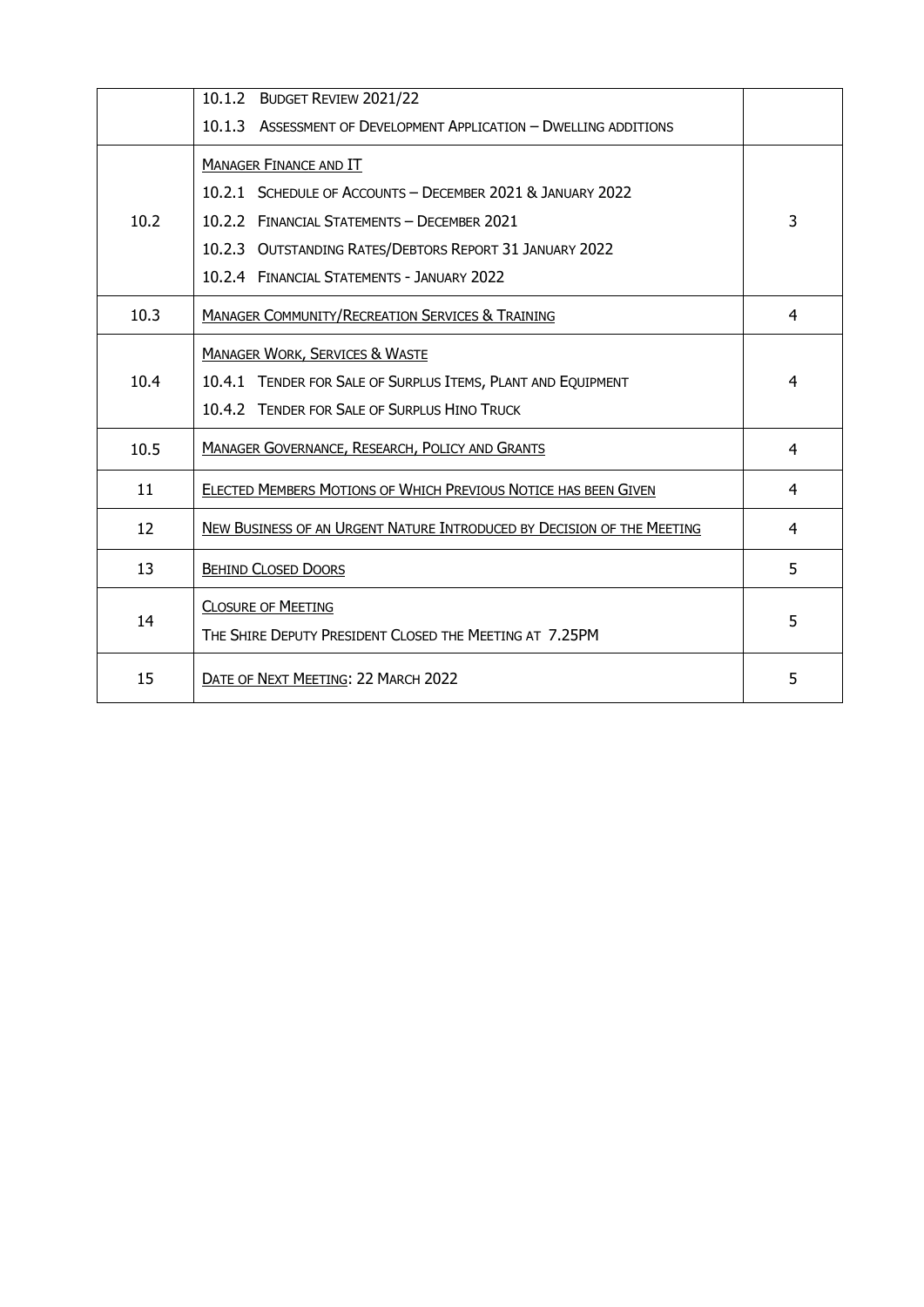

#### **CONFIRMED MINUTES**

**Ordinary Meeting of the Shire of Christmas Island held at the George Fam Chambers at 7.00pm on Tuesday 8 February 2022**

#### <span id="page-3-0"></span>**1 DECLARATION OF OPENING/ANNOUNCEMENT OF VISITORS**

1.1 The Shire Deputy President declared the meeting open at 7.00 pm.

#### <span id="page-3-1"></span>**2 RECORD OF ATTENDANCE/APOLOGIES/LEAVE OF ABSENCE/ DECLARATIONS OF FINANCIAL INTEREST**

2.1 Record of Attendance **Deputy President Cr Kee Heng FOO**<br> **Cr Kee Heng FOO**<br>
Cr Philip **WOO** 

Cr Philip **WOO** Cr Kelvin Kok Bin **LEE** Cr Hafiz **MASLI** Cr Azmi **YON**

Chief Executive Officer **David PRICE** Acting Manager Finance and Admin **Kevin WILSON** Manager Community/Recreation Services Olivier **LINES** Manager Works, Services & Waste **Graeme HEDDITCH** 

- 2.2 **Leave of Absence**
- 2.3 **Apologies**

Shire President **Criminal Criminal Criminal Criminal Criminal Criminal Criminal Criminal Criminal Criminal Criminal Operation** 

- 2.4 **Declarations of Financial/Impartiality/Proximity Interest**
- <span id="page-3-2"></span>**3 RESPONSE TO PREVIOUS PUBLIC QUESTIONS TAKEN ON NOTICE**
- <span id="page-3-3"></span>**4 PUBLIC QUESTION TIME**
- <span id="page-3-4"></span>**5 APPLICATIONS FOR LEAVE OF ABSENCE**
- <span id="page-3-5"></span>**6 PETITIONS/DEPUTATIONS/PRESENTATIONS**
- <span id="page-3-6"></span>**7 CONFIRMATION OF MINUTES OF PREVIOUS MEETINGS/BUSINESS ARISING FROM THE MINUTES OF PREVIOUS MEETINGS**
- **7.1 Minutes of Ordinary Council Meeting held on 7 December 2021** Members considered the unconfirmed minutes.

| <b>Council Resolution</b>                                                          |                  |          |      |
|------------------------------------------------------------------------------------|------------------|----------|------|
| <b>Moved: Cr LEE</b>                                                               | Seconded: Cr WOO | Res. No: | 1/22 |
| That Council adopt the unconfirmed minutes of the 7 December 2021 Council Meeting. |                  |          |      |
| <b>Carried:</b><br>5/0                                                             |                  |          |      |

#### **7.2 Business Arising from the Minutes of Previous Meetings**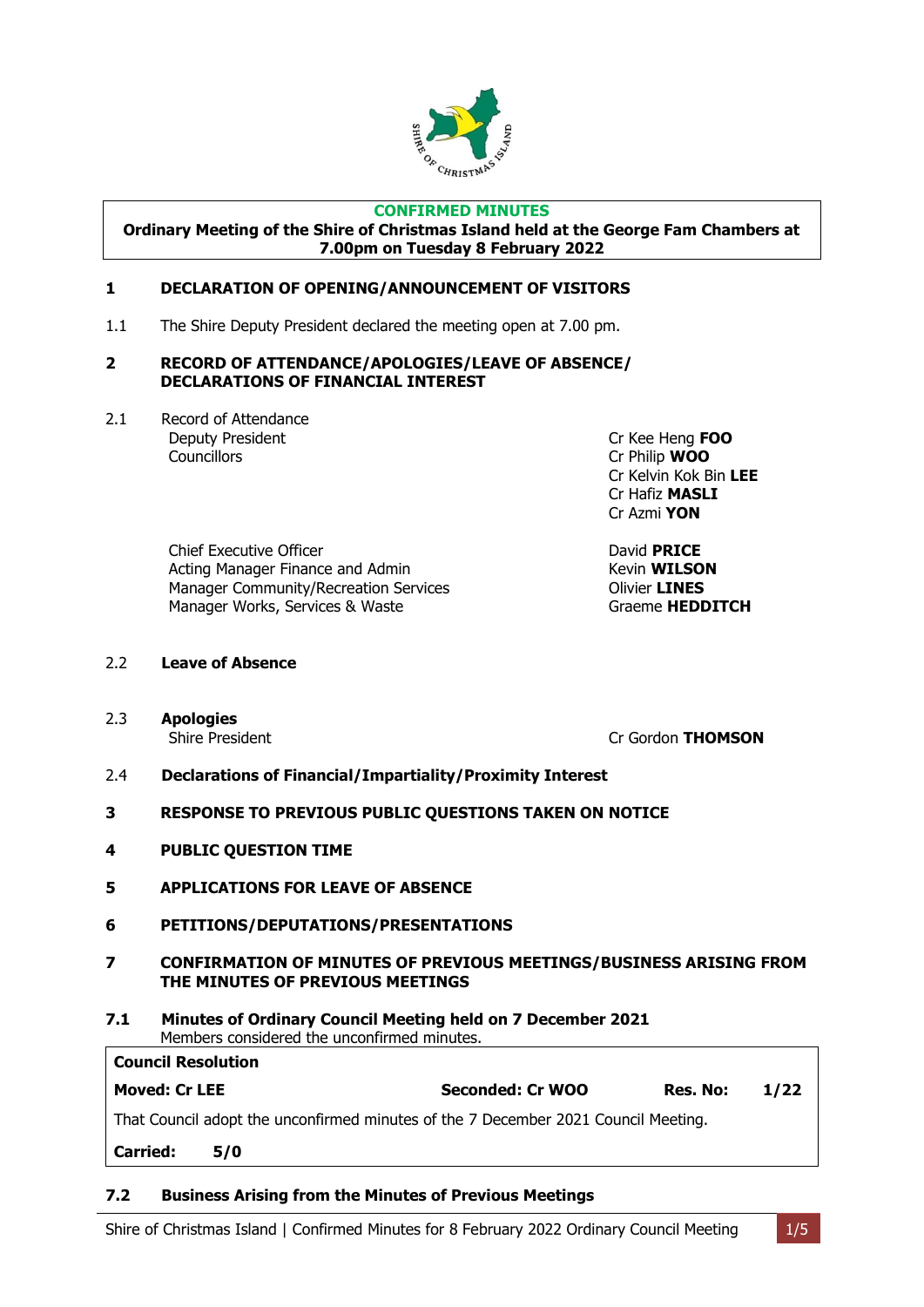#### <span id="page-4-0"></span>**8 ANNOUNCEMENTS BY PRESIDING MEMBER WITHOUT DISCUSSION**

#### <span id="page-4-1"></span>**9 REPORTS OF COMMITTEES**

#### **10 REPORTS OF OFFICERS**

#### <span id="page-4-2"></span>**10.1 Chief Executive Officer**

10.1.1 Assessment of Development Application –two single bedroom dwellings (grouped dwelling development)

|                        | <b>Council Resolution</b>                                         |                                                                                                                                                                                                                                                                                                                                                                               |          |      |
|------------------------|-------------------------------------------------------------------|-------------------------------------------------------------------------------------------------------------------------------------------------------------------------------------------------------------------------------------------------------------------------------------------------------------------------------------------------------------------------------|----------|------|
|                        | <b>Moved: Cr LEE</b>                                              | <b>Seconded: Cr MASLI</b>                                                                                                                                                                                                                                                                                                                                                     | Res. No: | 2/22 |
|                        | Saan Road, Christmas Island, subject to the following conditions: | Council grants approval for two single bedroom dwellings (grouped dwellings) at Lot 23 Lower Poon                                                                                                                                                                                                                                                                             |          |      |
|                        |                                                                   | 1. All development shall be in accordance with the approved development plans (attached) that<br>form part of this development approval unless modified by other conditions of approval.                                                                                                                                                                                      |          |      |
| 2.                     | consent.                                                          | This development approval will expire if the approved development is not substantially<br>commenced within two (2) years of the date of issue of this approval, or, within any<br>extended period of time for which the Shire of Christmas Island has granted prior written                                                                                                   |          |      |
|                        |                                                                   | 3. Stormwater is to be contained on-site, or appropriately treated and connected to the local<br>drainage system. Prior to the commencement of site works, detailed drainage plans are to<br>be submitted for approval, to the satisfaction for the local government.                                                                                                         |          |      |
| 4.                     | required.                                                         | The existing on site effluent disposal system is to be modified and upgraded to Shire<br>specifications to cater for the additional loading associated with the development as                                                                                                                                                                                                |          |      |
| 5.                     |                                                                   | On application for a building licence, the applicant shall provide engineer certified drawings<br>demonstrating that the all structures are compliant with Building Code requirements. It will<br>be necessary to provide drawings showing compliance with NCC volume two specifically<br>structural compliance, energy efficiency and fire separation of the proposed units. |          |      |
| 6.                     |                                                                   | The two single bedroom dwellings (grouped dwellings) the subject of this approval are not<br>to be used for short term accommodation. Refer to advice note VII below.                                                                                                                                                                                                         |          |      |
| 7.                     |                                                                   | The single bedroom dwellings are both limited to a maximum plot ratio area of $70m^2$ .                                                                                                                                                                                                                                                                                       |          |      |
| <b>Carried:</b><br>5/0 |                                                                   |                                                                                                                                                                                                                                                                                                                                                                               |          |      |
|                        |                                                                   |                                                                                                                                                                                                                                                                                                                                                                               |          |      |
|                        | 10.1.2 Budget Review 2021/22<br>Council Docolution                |                                                                                                                                                                                                                                                                                                                                                                               |          |      |

| <b>COUNCIL RESOLUTION</b>                                                                                                      |                           |          |      |  |  |  |
|--------------------------------------------------------------------------------------------------------------------------------|---------------------------|----------|------|--|--|--|
| Moved: Cr WOO                                                                                                                  | <b>Seconded: Cr MASLI</b> | Res. No: | 3/22 |  |  |  |
| That the variations in the existing budget line items as set out in the attached proposed budget<br>review report be approved. |                           |          |      |  |  |  |
| 5/0 Absolute Majority<br><b>Carried:</b>                                                                                       |                           |          |      |  |  |  |
| 10.1.3 Assessment of Development Application - Dwelling additions                                                              |                           |          |      |  |  |  |
| <b>Council Resolution</b>                                                                                                      |                           |          |      |  |  |  |

| Council Resolution                                                                               |                         |                  |
|--------------------------------------------------------------------------------------------------|-------------------------|------------------|
| <b>Moved: Cr LEE</b>                                                                             | <b>Seconded: Cr YON</b> | Res. No:<br>4/22 |
| Council grants approval for dwelling additions at Strata Lot 207, No. 4 Coconut Grove, Christmas |                         |                  |
|                                                                                                  |                         |                  |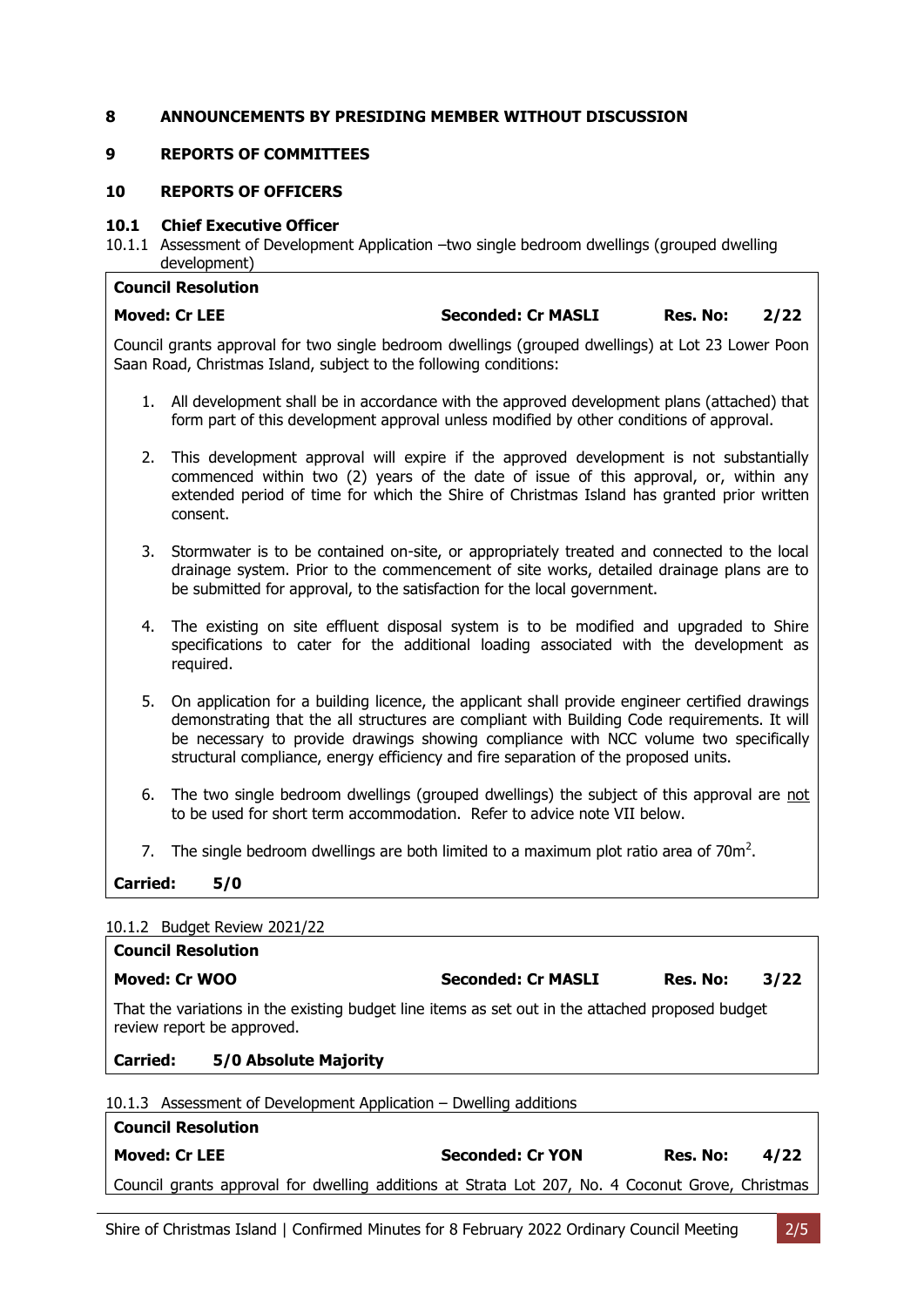Island, subject to the following conditions:

- 1. All development shall be in accordance with the approved development plans (attached) that form part of this development approval unless modified by other conditions of approval.
- 2. This development approval will expire if the approved development is not substantially commenced within two (2) years of the date of issue of this approval, or, within any extended period of time for which the Shire of Christmas Island has granted prior written consent.
- 3. Stormwater is to be contained on-site, or appropriately treated and connected to the local drainage system. Prior to the commencement of site works, detailed drainage plans are to be submitted for approval, to the satisfaction for the local government.
- 4. On application for a building licence, the applicant shall provide engineer certified drawings demonstrating that the all structures are compliant with Building Code requirements.
- 5. Details of materials, colours and finishes for the dwelling additions shall be submitted for approval by the Chief Executive Officer of the Shire of Christmas Island prior to the issue of a building permit. Materials and finishes of the proposed development are to reflect those used throughout the Settlement Residential Precinct'
- 6. The rear laundry to be constructed to a fire rated standard to on accordance with BCA requirements. Details to be provided at building permit stage.
- 7. Privacy screening to a minimum height of 1.6metres from Finished Floor Level is to be provided on the southern elevation of the decking area where in excess of 500mm from natural ground level. Details to be provided at building permit stage.

**Carried: 5/0**

#### <span id="page-5-0"></span>**10.2 Manager Finance & Administration**

10.2.1 Schedule of Accounts – December 2021 & January 2022

| <b>Council Resolution</b>                                                                                  |                         |          |      |  |  |  |
|------------------------------------------------------------------------------------------------------------|-------------------------|----------|------|--|--|--|
| Moved: Cr WOO                                                                                              | <b>Seconded: Cr LEE</b> | Res. No: | 5/22 |  |  |  |
| That Council approves the expenditure as presented in December 2021 & January 2022 Schedule of<br>Accounts |                         |          |      |  |  |  |
| <b>Carried:</b><br>5/0                                                                                     |                         |          |      |  |  |  |
| 10.2.2 Financial Statements - December 2021                                                                |                         |          |      |  |  |  |
| Council Resolution                                                                                         |                         |          |      |  |  |  |

| <b>Moved: Cr MASLI</b>                                                                  | Seconded: Cr LEE | Res. No: | 6/22 |
|-----------------------------------------------------------------------------------------|------------------|----------|------|
| That Council receives the Financial Statements of December 2021 for the Municipal Fund. |                  |          |      |

**Carried: 5/0**

10.2.3 Outstanding Rates/Debtors Report 31 January 2022

| <b>Council Resolution</b> |     |                         |          |      |
|---------------------------|-----|-------------------------|----------|------|
| <b>Moved: Cr LEE</b>      |     | <b>Seconded: Cr YON</b> | Res. No: | 7/22 |
| The report is noted.      |     |                         |          |      |
| <b>Carried:</b>           | 5/0 |                         |          |      |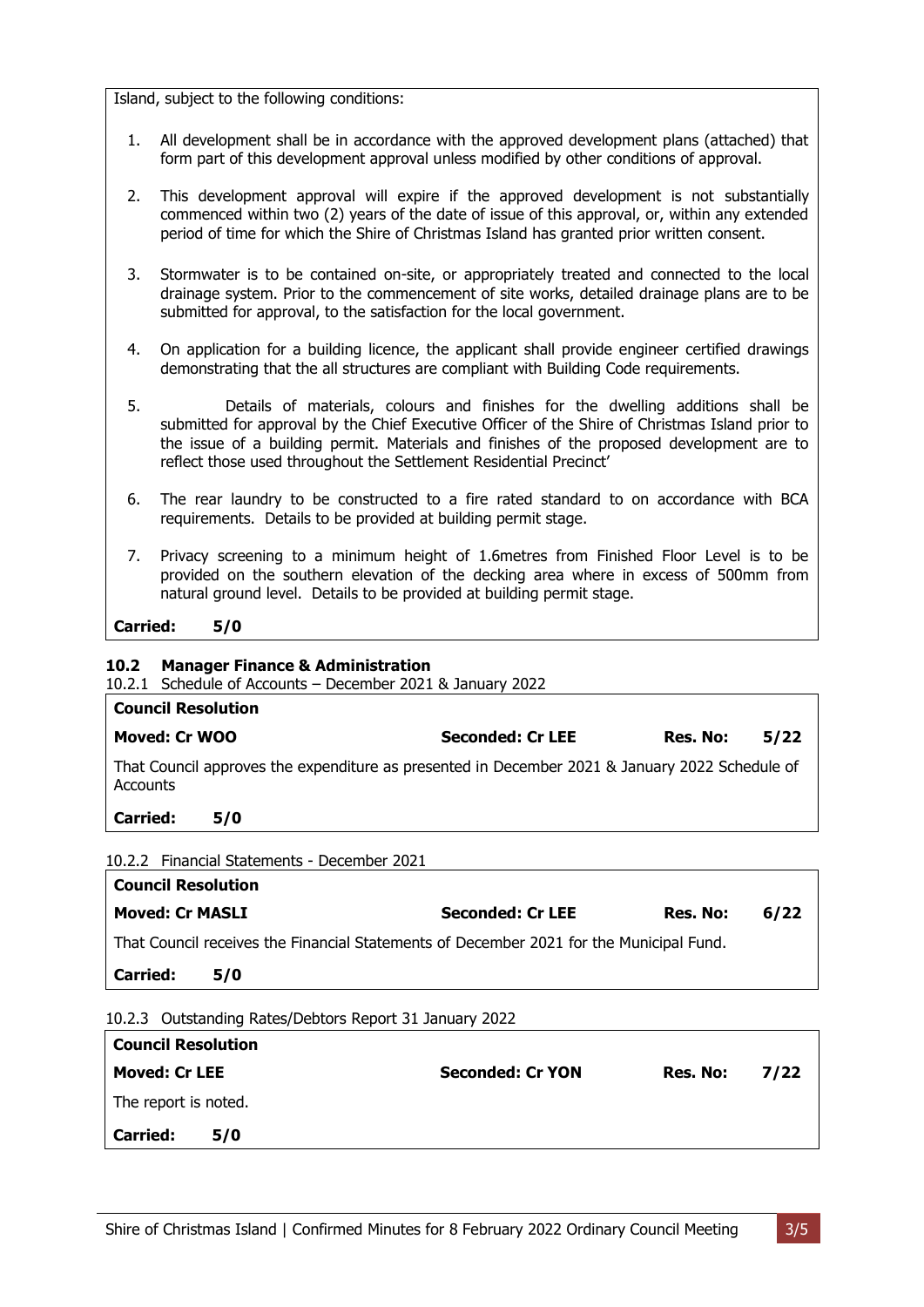#### 10.2.4 Financial Statements - January 2022 **Council Resolution**

| LUUIILII KESUIULIUII   |                                                                                        |                  |          |      |
|------------------------|----------------------------------------------------------------------------------------|------------------|----------|------|
| <b>Moved: Cr MASLI</b> |                                                                                        | Seconded: Cr WOO | Res. No: | 8/22 |
|                        | That Council receives the Financial Statements of January 2022 for the Municipal Fund. |                  |          |      |
| <b>Carried:</b>        | 5/0                                                                                    |                  |          |      |

#### <span id="page-6-0"></span>**10.3 Manager Community/Recreation Services & Training**

#### <span id="page-6-1"></span>**10.4 Manager Works, Services & Waste**

10.4.1 Tender for Sale of Surplus Items, Plant and Equipment

#### **Council Resolution**

| <b>Moved: Cr YON</b> | <b>Seconded: Cr LEE</b> | Res. No: | 9/22 |
|----------------------|-------------------------|----------|------|
|----------------------|-------------------------|----------|------|

That Council calls for Tenders for the Sale of Surplus Items and Plant and equipment as below:

| Description                       | Plant No | Year | Approx. Km/Hrs |
|-----------------------------------|----------|------|----------------|
| 01 Stihl Brush cutter FS130       | P0010    | n/a  | n/a            |
| 02 Stihl Brush cutter FS130       | P0010    | n/a  | n/a            |
| 03 Stihl Brush cutter FS130       | P0010    | n/a  | n/a            |
| 04 Stihl Brush cutter FS130       | P0010    | n/a  | n/a            |
|                                   |          |      |                |
| 01 Stihl Leaf Blower Machine BG56 | P0150    |      |                |
|                                   |          |      |                |
| 01 Kubota Ride-on Mower           | P0060    | 2014 | n/a            |
| 02 Kubota Ride-on Mower           | P0210    | 2015 | n/a            |
| 03 Honda Mower HRU216             |          | n/a  | n/a            |
|                                   |          |      |                |
| 01 Chain Saw MS180                | P0130    | n/a  | n/a            |
| 02 Chain Saw MS211                | P0130    | n/a  | n/a            |
| 03 Chain Saw MS250                | P0130    | n/a  | n/a            |
| 04 Chain Saw MS250                | P0130    | n/a  | n/a            |
| 05 Chain Saw MS250                | P0130    | n/a  | n/a            |
| 06 Chain Saw MS250C               | P0130    | n/a  | n/a            |
| 07 Chain Saw MS461                | P0130    | n/a  | n/a            |

**Carried: 5/0**

10.4.2 Tender for Sale of Surplus Hino Truck

| <b>Council Resolution</b>                                                    |     |                         |          |       |
|------------------------------------------------------------------------------|-----|-------------------------|----------|-------|
| Moved: Cr YON                                                                |     | <b>Seconded: Cr LEE</b> | Res. No: | 10/22 |
| That Council calls for Tenders for the Sale of the Old Hino Hiab Tray Truck. |     |                         |          |       |
| <b>Carried:</b>                                                              | 5/0 |                         |          |       |
|                                                                              |     |                         |          |       |

#### <span id="page-6-2"></span>**10.5 Manager Governance, Research, Policy & Grants**

#### <span id="page-6-3"></span>**11 ELECTED MEMBERS MOTIONS OF WHICH PREVIOUS NOTICE HAS BEEN GIVEN**

#### <span id="page-6-4"></span>**12 NEW BUSINESS OF AN URGENT NATURE INTRODUCED BY DECISION OF THE MEETING**